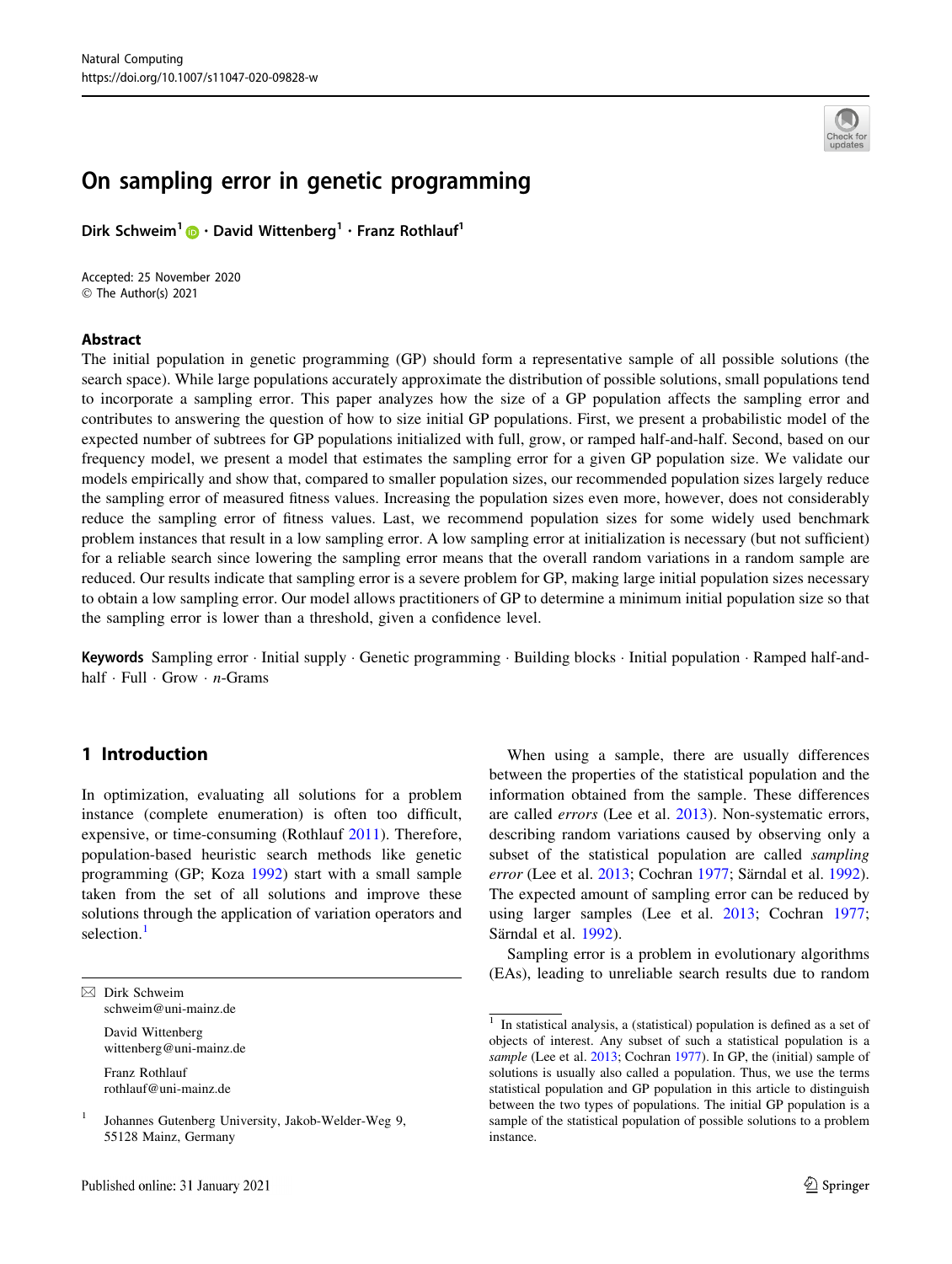variations. The problem has been discussed in the genetic algorithm (GA) literature. For example, Goldberg and Segrest [\(1987](#page-12-0)) note that small initial populations in a genetic algorithm (GA) can be problematic when relevant *building blocks* (BBs) are not represented by the sample.<sup>2</sup> Goldberg et al. ([2001\)](#page-12-0) and Reeves [\(1993](#page-12-0)) argue that an initial supply of BBs is necessary for the search to allow for the possibility that high-quality BBs will take over the population in later generations (BB growth). Recent work of Burlacu et al. ([2015,](#page-12-0) [2018a](#page-12-0), [2018b](#page-12-0)) evaluates this hypothesis for GP. The authors show that building blocks have a large influence on the evolutionary process. Thus, if the sampling error in an initial GP population is large, random variations can have a negative effect on the search performance. In addition, having a low sampling error is also relevant for estimation of distribution genetic programming (EDA-GP), where standard GP variation operators such as crossover and mutation are replaced by model building and sampling from the learned model (Kim et al. [2014;](#page-12-0) Shan et al. [2006\)](#page-13-0). In EDA-GP algorithms, early sampling errors are learned by the model and, as a consequence, finding favorable solutions can be more difficult. Therefore, we argue that an initial (EDA-)GP population should form a representative sample of the statistical population of possible solutions and that the sampling error in the initial GP population should be low.

This article studies how the initial GP population size affects the sampling error of subtree frequencies. We present a model that estimates the minimum size of a GP population that is required for a sampling error to be below a certain value that can be specified a priori by a GP user. Therefore, we first present a probabilistic model of the expected frequencies of subtrees in GP populations initialized with full, grow, or ramped half-and-half (Koza [1992\)](#page-12-0). We use n-grams of ancestors (Hemberg et al. [2012\)](#page-12-0) as a possible measure to describe subtrees in GP. An ngram of ancestors in a GP parse tree is the sequence of the values represented by a node i and its  $n - 1$  ancestor nodes on the same branch (parent, grandparent, greatgrandparent, etc.; Hemberg et al. [2012\)](#page-12-0). The difference between the expected and the observed frequencies of  $n$ -grams in a sample is the sampling error. Thus, our model allows us to measure and investigate sampling error in initial GP populations.

Based on the model of the expected frequencies of  $n$ grams of ancestors, we present a model to estimate the size of an initial GP population, given the desired degree of sampling error and a confidence level. Our model allows GP practitioners to estimate a minimum initial GP population size in such a way that the sampling error is lower than a threshold.

Furthermore, we empirically validate our model. First, we measure the frequencies of subtrees in very large GP populations and compare these with the expected frequencies calculated with our model. As expected, there are no differences between the expected and measured frequencies for all BBs and thus, the reliability of our model is good. Second, we use our model to estimate the GP population sizes for different desired degrees of sampling error. Then, we sample (random) GP populations of the respective estimated population sizes and compare the resulting empirical sampling errors with our predictions. We find that our model accurately estimates the sampling error. Our results indicate that the estimated sampling error calculated with expected frequencies of  $n$ -grams is a good proxy for the empirical variance of fitness values in our experiments. Last, we recommend minimum population sizes for benchmark problems that are often used in the literature to avoid problems with sampling error. We make our code publicly available in the form of a GP population size calculator, so that users of GP can calculate population sizes for other problem instances as well.<sup>3</sup>

In summary, our results indicate that sampling error is a severe problem for GP, making large initial population sizes necessary to obtain a low sampling error. Our model allows to estimate a minimum population size that is necessary to reduce sampling error to a given amount. Lowering the sampling error means that the overall random variations in a random sample are reduced. As a consequence, the reliability of the results of a GP run increases with larger population sizes.

In Sect. [2](#page-2-0), we present a short summary of related work on population sizing and BB supply in GAs and GP. In Sect. [3](#page-3-0) we describe initialization in GP with full, grow, and ramped half-and-half and introduce our model of the expected frequencies of n-grams of ancestors. Section [4](#page-6-0) presents the model to estimate a GP population size, given a threshold of sampling error and a confidence level. We validate the proposed models in Sect. [5](#page-7-0) with experimental results and recommend minimum population sizes for benchmark problems that are often used in the literature. The article ends with concluding remarks.

 $\overline{2}$  BBs are defined by Goldberg [\(1989a](#page-12-0), p. 41) as "short, low-order, and highly fit schemata''. A schema is defined as a similarity template describing a subset of solutions within a population with similarities at certain positions of the genotype (Goldberg [1989a;](#page-12-0) Holland [1975;](#page-12-0) Goldberg [2002\)](#page-12-0).

<sup>&</sup>lt;sup>3</sup> The calculator can be found at [https://gitlab.rlp.net/schweim/](https://gitlab.rlp.net/schweim/sampling-error-in-GP/) [sampling-error-in-GP/.](https://gitlab.rlp.net/schweim/sampling-error-in-GP/)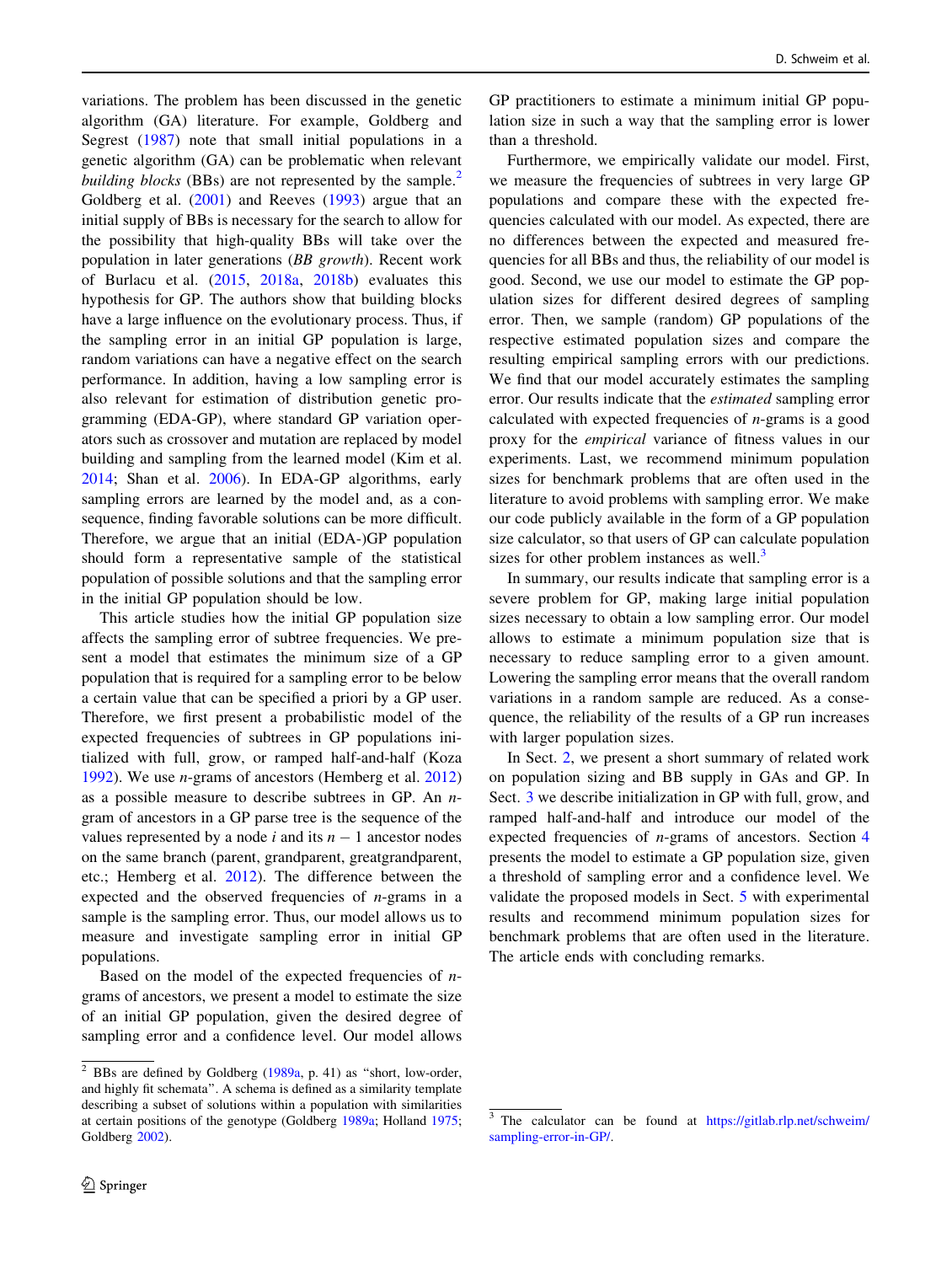### <span id="page-2-0"></span>2 Related work

We summarize previous work on population sizing and BB supply in GAs and GP. Some researchers (Goldberg et al. [1992,](#page-12-0) [2001](#page-12-0); Goldberg and Segrest [1987\)](#page-12-0) argue that a successful GA needs to ensure a sufficient supply of relevant BBs. An adequate supply of BBs can be ensured by

- 1. a high diversity in the BBs of the initial population (spatial approach) and/or by
- 2. generating BB diversity during runtime, e.g., by applying a suitable mutation operator (temporal approach; Goldberg et al. [2001](#page-12-0)).

A spatial approach for GAs was first proposed by Holland [\(1975](#page-12-0)). He discussed the issue of initial BB supply and proposed a model to estimate the expected number of observations of BBs in a population, given the size of the population. Later, Goldberg [\(1989b](#page-12-0)) improved Holland's model. Reeves [\(1993](#page-12-0)) developed a model to estimate the minimum population size needed to ensure the presence of at least one instance of every BB. However, Reeves' model only considered BBs with a length of one. Therefore, Goldberg et al. ([2001\)](#page-12-0) proposed a more general model that also considers larger BBs of a fixed size.

Other work analyzed the probability that high-quality BBs will take over the population in later generations (BB growth). E.g., Holland proposed to use the two-armed bandit problem to model the decision between competing BBs (Holland [1973,](#page-12-0) [1975\)](#page-12-0). Later models also considered decision errors due to genetic drift (De Jong [1975\)](#page-12-0) and variance of BB fitness (collateral noise; Goldberg and Rudnick [1991](#page-12-0)). The population sizing model presented in (Goldberg et al. [1992](#page-12-0)) permits the inclusion of other sources of decision errors to estimate population sizes that minimize these errors. Harik et al. [\(1999](#page-12-0)) proposed a model to predict the convergence quality of GAs based on the size of the population. They considered the initial supply of BBs as well as the selection of the best BB(s) over competing BBs.

In summary, previous research on GAs found that the initial supply of relevant BBs leads to improved BB growth (Goldberg et al. [2001](#page-12-0); Reeves [1993](#page-12-0)). However, at the beginning of a search run, it is not known if a BB is relevant or not. Therefore, the authors argue that the initial GA population should be large enough to ensure that at least one copy of each BB is present in the initial population.

Following the GA literature, papers about population sizing in GP focus on BB supply. In the context of GP, BBs describe relationships between nodes in GP parse trees. BBs in GP were usually defined as subtrees of a GP parse tree (Poli and Langdon [1998](#page-12-0); Poli [2001;](#page-12-0) Walsh and Ryan [1996;](#page-13-0) Koza [1992;](#page-12-0) O'Reilly and Oppacher [1994;](#page-12-0) Whigham

[1995](#page-13-0); Sastry et al. [2003,](#page-13-0) [2005](#page-13-0); Hemberg et al. [2012](#page-12-0)). GP subtrees can be described by using *n*-grams of ancestors (Sastry et al. [2003,](#page-13-0) [2005;](#page-13-0) Hemberg et al. [2012](#page-12-0)). An n-gram of ancestors in a GP parse tree is the sequence of the values represented by a node i and its  $n - 1$  ancestor nodes on the same branch (parent, grandparent, greatgrandparent, etc.). Hemberg et al.  $(2012)$  $(2012)$  found that *n*-grams of ancestors represent relevant relationships between nodes of a GP parse tree.

Sastry et al. [\(2003](#page-13-0)) proposed a model of the initial supply of BBs in GP based on  $n$ -grams of ancestors. The authors estimate the population size required to ensure with a given error—the initial presence of at least one copy of all possible BBs in the initial GP population. Sastry et al. [\(2005](#page-13-0)) improved the population sizing model by incorporating decision-making errors among competing BBs in the population sizing model. However, both models only hold for simple test problems and assume full trees, binary functions, and knowledge about the size of the trees (i.e., a given tree size distribution). Therefore, the models are only generalizable to a limited extent (Sastry et al. [2003](#page-13-0), [2005;](#page-13-0) Hemberg et al. [2012](#page-12-0)).

In the GP community, there is still a debate on the role of building blocks. Following GA literature, O'Reilly and Oppacher [\(1994](#page-12-0)) formulated a GP schema theorem and a GP building block hypothesis. In their analysis they focused on dynamic aspects of the search (i.e., BB growth). They concluded that due to many reasons the probability of the recombination of building blocks is difficult to predict. This is identified as a major obstacle in formulating a model to verify the GP building block hypothesis. Based on their results they question whether building blocks are relevant for GP.

The early GA as well as GP work on building blocks has been criticized due to the strong assumptions that it requires to work and the large simplifications that—at least initially—were made. As a consequence, more recent work (e.g., by Poli and McPhee [2003\)](#page-12-0) proposed exact schema theorems for GP that improve on previous definitions of a schema. Since Poli and McPhee [\(2003](#page-12-0)) use a temporal approach, we do not discuss the details but refer the interested reader to the original article.

Recently, Burlacu et al. ([2015,](#page-12-0) [2018a](#page-12-0), [2018b\)](#page-12-0) evaluated the BB hypothesis for GP empirically. They performed schema analyses on GP populations and identified schemata with an above-average quality as well as an increasing frequency in the populations over multiple generations. They found that GP is able to effectively evolve BBs at least for some problem instances.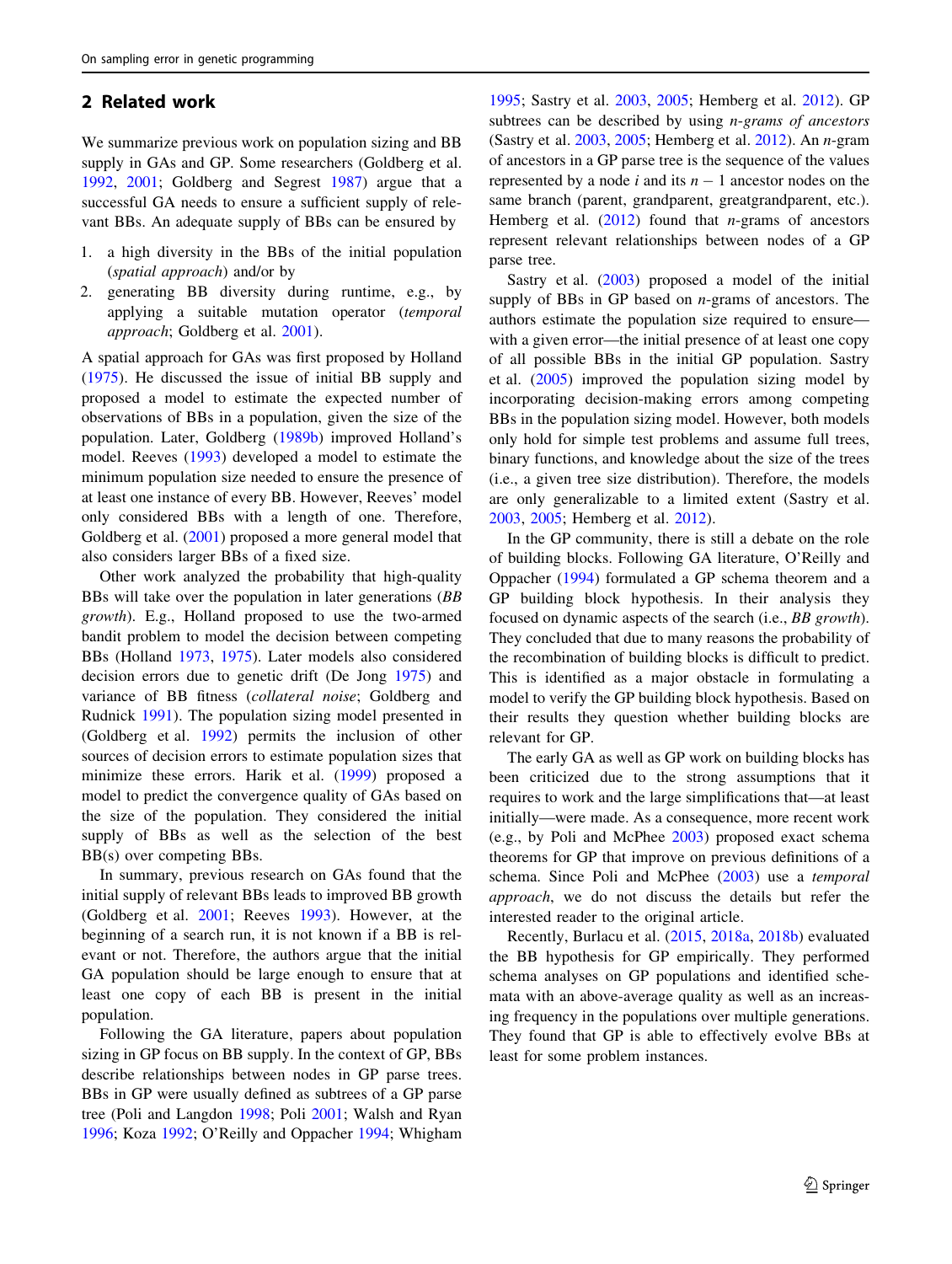# <span id="page-3-0"></span>3 Expected frequencies of n-grams of ancestors in initial GP populations

We present a model to calculate the expected frequencies of n-grams of ancestors in GP populations initialized by the GP initialization methods full, grow, and ramped half-andhalf. First, we introduce the relevant notation and describe tree initialization in GP. Then, we develop a model of the expected number of nodes representing functions and terminals in a GP parse tree. Based on this, we model the expected frequencies of n-grams of ancestors.

### 3.1 Initialization of GP populations

We describe the GP initialization methods full, grow, and ramped half-and-half, using the following notation: The leaf nodes of GP parse trees are terminals  $t$  from a terminal set  $T$  ( $t \in T$ ) and all remaining nodes ("inner nodes") are functions f from a function set  $F$  ( $f \in F$ ) (Koza [1992](#page-12-0); Poli et al.  $2008$ ). Let  $a(f)$  be the arity (number of parameters) of  $f \forall f \in F$ . Then all nodes in a GP parse tree that represent a function f have  $a(f)$  child nodes. Nodes representing a terminal do not have any child nodes.

In full, grow, and ramped half-and-half, the user specifies two hyperparameters that determine the depth of the generated trees, where the tree depth is defined as the length of the longest non-backtracking path from the root of the tree to any tree node (Koza [1992\)](#page-12-0). The user specifies a minimum allowed tree depth  $d_{\min} \geq 0$  and a set of allowed (maximum) tree depths D. When sampling a tree with full, grow, or ramped half-and-half, we first randomly sample a maximum tree depth  $d_{\text{max}}$  from D with uniform probability (Koza [1992;](#page-12-0) Poli et al. [2008](#page-12-0); Fortin et al. [2012\)](#page-12-0). Note that  $d_{\text{max}}$  defines a maximum tree depth for *one* particular tree that is sampled.

After  $d_{\text{max}}$  has been determined, a GP parse tree is sampled. In full, grow, and ramped half-and-half, sampling starts with the root node of the GP parse tree at depth 0. We first decide whether the root node represents a function  $f \in F$  or a terminal  $t \in T$ . If the root node represents a function, the respective number of child nodes are created, depending on the arity of the selected function. Sampling continues by deciding for each child node if it represents a function  $f \in F$  or a terminal  $t \in T$ . Afterwards, the appropriate number of child nodes are created. This process is repeated until no more decisions have to be made (all leaf nodes of the GP parse tree represent terminals).

The probability for a node to represent either a function or a terminal depends on the initialization method and the depth  $d$  of the node in the GP parse tree. Similar to the tree depth, the depth of a node is the length of the longest nonbacktracking path from the root to the respective node.

The full method creates GP parse trees where all nodes with a depth  $d \lt d_{\text{max}}$  are only allowed to represent functions  $f$ , randomly chosen with uniform probability from  $F$ . Thus, all leaf nodes are sampled at depth  $d_{\text{max}}$  and represent terminals (Koza  $1992$ ).<sup>4</sup>

Grow creates GP parse trees where the leaf nodes can be sampled at different depths in the GP parse tree (Koza [1992](#page-12-0)). For each node with a depth  $d \lt d_{\min}$ , a function f is randomly chosen from  $F$ . After that, the nodes at depth  $d_{\min} \leq d \lt d_{\max}$  are sampled and each of these nodes can represent either a function or a terminal. If a terminal is chosen, the sampling process stops for the respective branch. For each node at depth  $d = d_{\text{max}}$ , a terminal t is randomly chosen from T. Therefore, a parse tree created with grow can have a depth that is less than or equal to  $d_{\text{max}}$ and greater than or equal to  $d_{\min}$ .

Ramped half-and-half is a combination of full and grow where half of the population is initialized with trees created using full and half is initialized with trees constructed using grow (Koza [1992\)](#page-12-0).

#### 3.2 Expected number of functions and terminals

We develop a model of the expected number of nodes representing a specific type of function or terminal in a GP parse tree. We begin by determining the probability that, during initialization, a node will be selected to represent a function. We assume the condition that either the parent node represents a function or that we sample the root node.

Let  $d_{\min}$  and  $d_{\max} \in D$  be the minimum and maximum tree depth for a tree to be sampled. Furthermore, let d be the depth of a node in the parse tree ( $0 \le d \le d_{\text{max}}$ ). Then, a function is always sampled for all nodes with a depth  $d \lt d_{\text{max}}$  in full and for all nodes with a depth  $d \lt d_{\text{min}}$  in grow. Thus, the probability to sample a function is 1. In grow, for all nodes where  $d_{\min} \leq d \lt d_{\max}$ , we sample a function or a terminal from  $F \cup T$  with uniform probability. Therefore, the probability to sample a function in these cases is the number of functions |F| divided by the overall number of functions and terminals  $|F \cup T|$ . In full and grow, we always sample a terminal when  $d = d_{\text{max}}$  with uniform probability from T. Thus, at depth  $d_{\text{max}}$ , the probability to sample a function is 0. The probability to sample a function in  $F$  with the full method is

$$
Pfull(F) = \begin{cases} 1 & \text{if } 0 \le d < d_{\text{max}}, \\ 0 & \text{if } d = d_{\text{max}} \end{cases}
$$
 (1)

and with the grow method it is

<sup>4</sup> Note that trees created by the full method should be described as perfect trees with mixed arities. However, in line with the GP literature, we will call trees created by the full method full trees.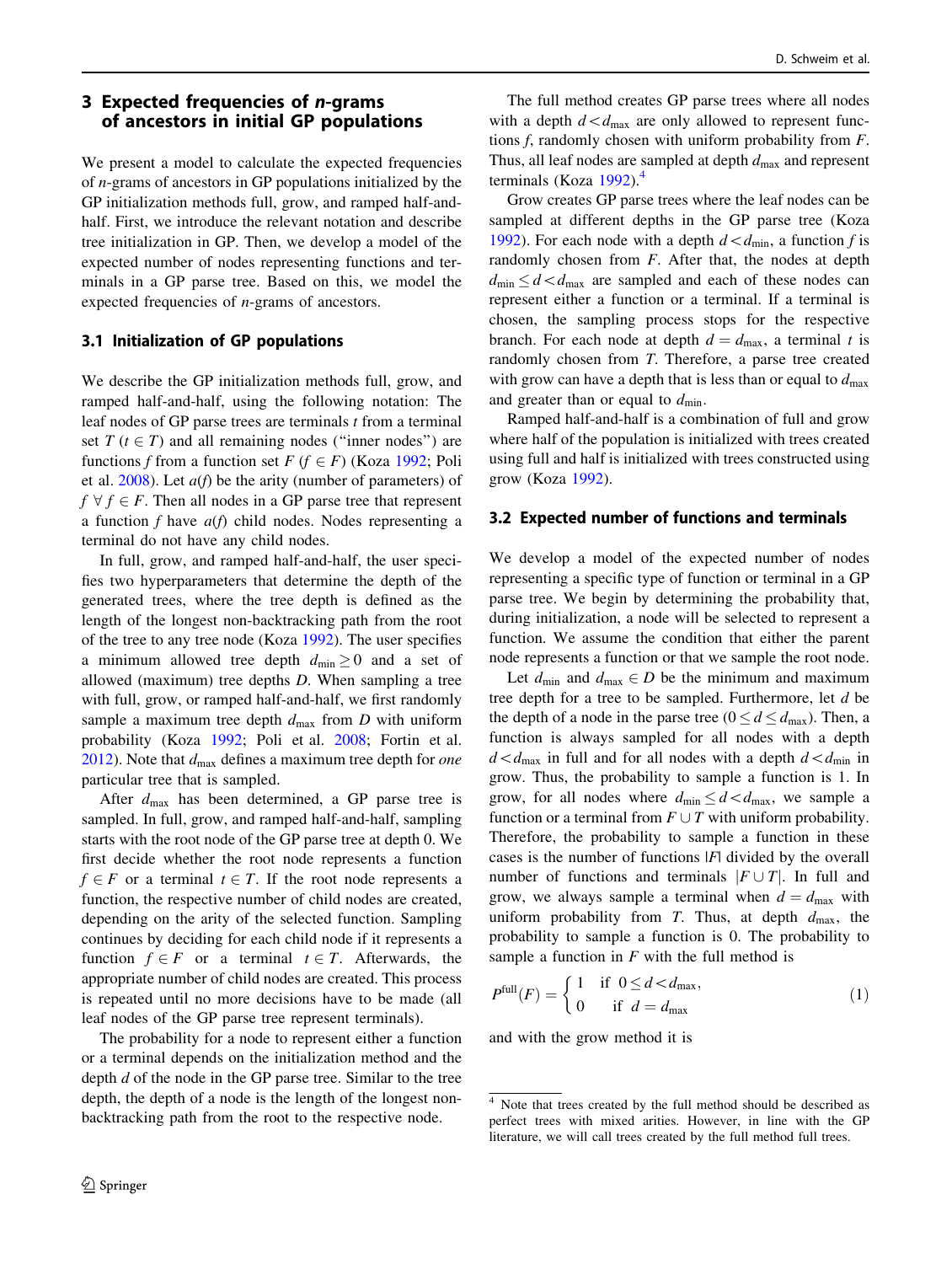<span id="page-4-0"></span>
$$
P^{\text{grow}}(F) = \begin{cases} 1 & \text{if } 0 \le d < d_{\text{min}}, \\ \frac{|F|}{|F \cup T|} & \text{if } d_{\text{min}} \le d < d, \text{ and} \\ 0 & \text{if } d = d_{\text{max}}. \end{cases} \tag{2}
$$

In the following equations, we do not differentiate between  $P^{\text{full}}(F)$  and  $P^{\text{grow}}(F)$  since the equations are the same for both initialization methods. Therefore, we will use  $P(F)$  to represent both possibilities.

Since all functions of the function set are sampled with uniform probability, the expected number of child nodes over all functions in F is the average function arity  $\overline{a}$ , which is defined as

$$
\overline{a} = \frac{1}{|F|} \sum_{f \in F} a(f). \tag{3}
$$

Luke [\(2000](#page-12-0)) showed that  $E_{\text{nodes}}(d)$ , the expected number of nodes at depth d in a parse tree, is

$$
E_{\text{nodes}}(d) = \begin{cases} 1 & \text{if } d = 0, \\ E_{\text{nodes}}(d-1)P(F)\overline{a} & \text{if } 0 < d \le d_{\text{max}}. \end{cases} \tag{4}
$$

Thus, the number of nodes at a given depth  $d > 0$  in the GP parse tree depends on

- $E_{\text{nodes}}(d-1)$ , the number of nodes at depth  $d-1$ ,
- $P(F)$ , the conditional probability that these nodes represent functions, and
- $\overline{a}$ , the expected number of child nodes of a node that represents a function in F.

Let  $E_{\text{tree}}(d_{\text{max}})$  be the expected size of a parse tree, given a maximum tree depth  $d_{\text{max}}$ . Then,  $E_{\text{tree}}(d_{\text{max}})$  is the sum of the expected number of nodes  $E_{\text{nodes}}(d)$  over all depths  $0 \le d \le d_{\text{max}}$  (Luke [2000](#page-12-0)):

$$
E_{\text{tree}}(d_{\text{max}}) = \sum_{d=0}^{d_{\text{max}}} E_{\text{nodes}}(d). \tag{5}
$$

Equation (5) calculates the expected tree size for one particular tree depth  $d_{\text{max}} \in D$  and therefore requires that  $d_{\text{max}}$  has already been determined.  $d_{\text{max}}$  is uniformly sampled from D and, therefore, the expected tree size over all depths in  $D$  is the average expected tree size over the possible (maximum) tree depths  $d_{\text{max}} \in D$ 

$$
E_{\text{tree}}(D) = \frac{\sum_{d_{\text{max}} \in D} E_{\text{tree}}(d_{\text{max}})}{|D|}.
$$
 (6)

For all  $s \in F$ , let  $E_s(d)$  be the expected number of nodes representing a function in a parse tree at depth  $d$ . Then, analogously to the expected tree size,  $E_s(d)$  can be determined by first multiplying  $E_{\text{nodes}}(d)$ , the expected number of nodes at depth  $d$ , by the probability  $P(F)$  that these nodes represent functions. Then, we divide by |F| since all

functions in  $F$  are sampled with uniform probabilities. Therefore,

$$
E_s(d) = E_{\text{nodes}}(d) \frac{P(F)}{|F|} \quad \forall s \in F. \tag{7}
$$

Since a node represents either a function or a terminal, the probability to sample a terminal from  $T$  for a node at a given depth  $d$  is

$$
P(T) = 1 - P(F). \tag{8}
$$

Terminals are sampled with uniform probability from T. Thus—analogously to Eq. (7)—given a maximum tree depth  $d_{\text{max}} \in D$ , the expected number of nodes at depth d in a parse tree, representing a terminal  $s \in T$ , is

$$
E_s(d) = E_{\text{nodes}}(d) \frac{P(T)}{|T|} \quad \forall \ s \in T. \tag{9}
$$

We are interested in the expected number of nodes that represent s in a particular depth interval of a parse tree. Let  $E_s(d_{\text{max}}, l, u)$  be the expected number of nodes representing s in depths d in the parse tree where  $l \le d \le u$ . Then,  $E_s(d_{\text{max}}, l, u)$  is the sum of  $E_s(d)$ , the expected number of nodes representing s, over all depths  $l \le d \le u$ 

$$
E_s(d_{\max}, l, u) = \sum_{d=l}^{u} E_s(d) \quad \forall \ s \in F \cup T. \tag{10}
$$

Then, given a set of possible (maximum) depths D, the expected number of nodes representing  $s \in F \cup T$  in a parse tree is

$$
E_{s}(D, l, u) = \frac{\sum_{d_{\max} \in D} E_{s}(d_{\max}, l, u)}{|D|} \quad \forall \ s \in F \cup T \qquad (11)
$$

because depths are uniformly sampled from D.

Let  $E_s^{\text{node}}(D, l, u)$  be the expected frequency of a node to represent  $s \in F \cup T$ . Then  $E_s^{\text{node}}(D, l, u)$  is the expected number of nodes representing s in a parse tree,  $E_s(D, l, u)$ , divided by the expected tree size  $E_{\text{tree}}(D)$ :

$$
E_s^{\text{node}}(D,l,u) = \frac{E_s(D,l,u)}{E_{\text{tree}}(D)}\,. \tag{12}
$$

In ramped half-and-half, 50% of the trees are created by the full method and 50% by the grow method (Koza [1992](#page-12-0)). Thus, the expected number of nodes representing functions and terminals in parse trees sampled with ramped half-andhalf can be calculated by averaging the respective equations for full and grow. For example, let  $E_s^{\text{full}}(D, l, u)$  and  $E_s^{\text{grow}}(D, l, u)$  be the expected number of nodes representing  $s \in F \cup T$ , calculated by using  $P^{\text{full}}(F)$  and  $P^{\text{grow}}(F)$ , respectively. Then, the expected number of nodes representing s in a parse tree created with the ramped half-andhalf method is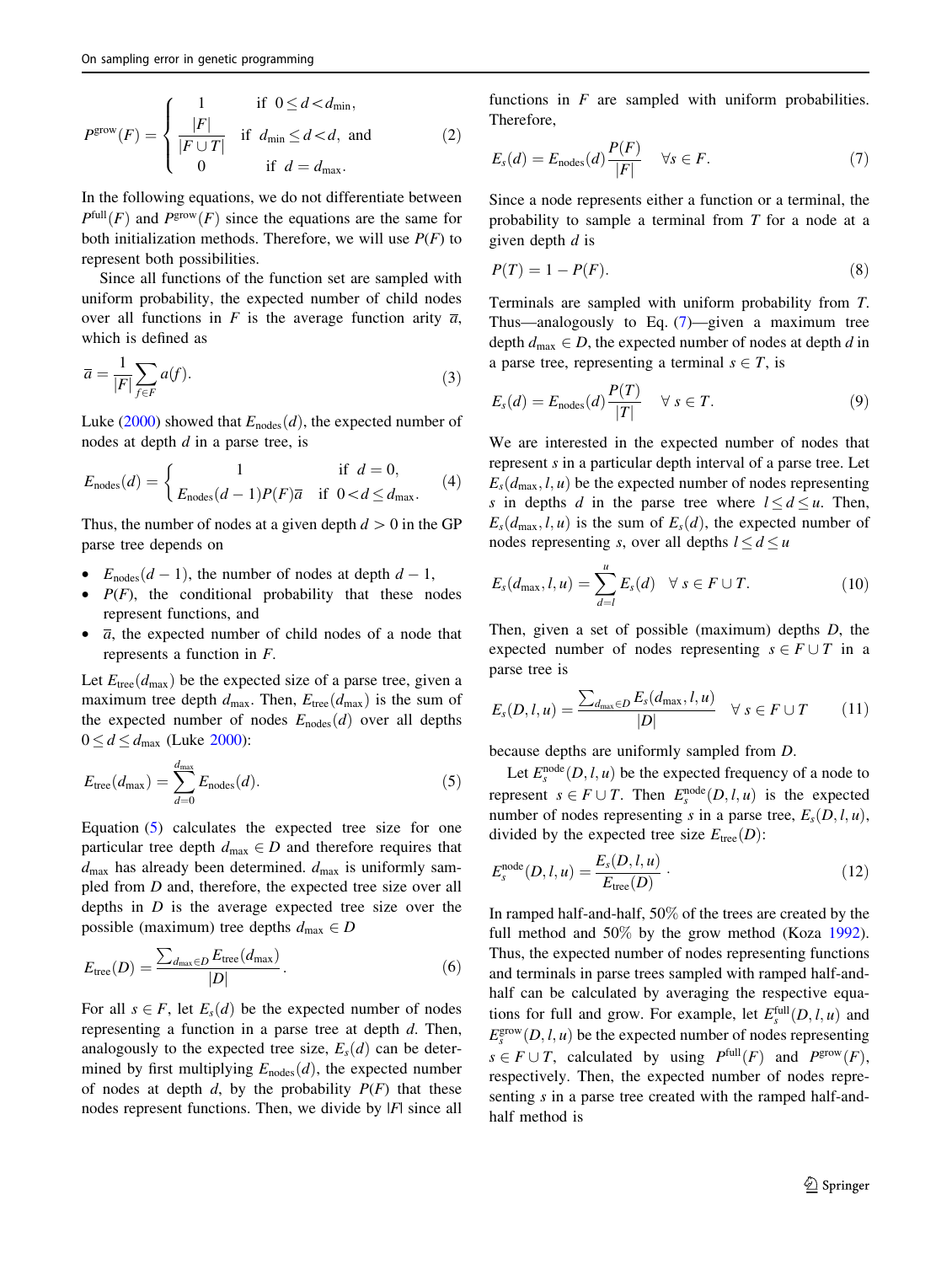<span id="page-5-0"></span>
$$
E_s^{\text{rhh}}(D,l,u) = \frac{1}{2} E_s^{\text{full}}(D,l,u) + \frac{1}{2} E_s^{\text{grow}}(D,l,u). \tag{13}
$$

#### 3.3 Expected frequency of n-grams of ancestors

n-grams of ancestors can be described as follows. Each node  $i$  of the GP parse tree represents a function  $f$  from the function set  $F$  ( $f \in F$ ) or a terminal t from the terminal set  $T$  ( $t \in T$ ). Let  $s_i$  be the function or terminal that is represented by an arbitrary node  $i$  in a parse tree. Furthermore, let the nodes  $i - 1$ ,  $i - 2, \ldots, i - (n - 1)$  be the ancestors of the node  $i$  on the same branch in the parse tree and let  $s_{i-1}, s_{i-2}, \ldots, s_{i-(n-1)}$  be the function values represented by the respective nodes. Then an  $n$ -gram of ancestors in a parse tree is the sequence of the node values  $s_i$  and the values of its  $n - 1$  ancestor nodes on the same branch (parent, grandparent, great-grandparent, etc.; Hemberg et al.  $2012$ ). Therefore, one specific *n*-gram of ancestors can be expressed using an ordered list such as  $[s_i, s_{i-1}, \ldots, s_{i-(n-1)}].$  Root nodes do not have ancestor nodes and for these cases the values of (non-existent) ancestor nodes are defined as  $s = \emptyset$ . This is done to also represent root nodes as child nodes in some of the n-grams of ancestors since root nodes are usually very important for the semantics of a GP parse tree. The definition of  $n$ -grams of ancestors in a GP parse tree implies that  $s_i \in F \cup T$  and  $s_{i-1}, \ldots, s_{i-(n-1)} \in F \cup \{\emptyset\}.$  Therefore an *n*-gram in a GP population can be expressed with an ordered list of the form

$$
[s_1 \in F \cup T, s_2 \in F \cup \{\emptyset\}, \dots, s_n \in F \cup \{\emptyset\}]. \tag{14}
$$

All n-grams that are observed in a GP population together form a multiset.<sup>5</sup>

Figure [1a](#page-6-0) shows an example of a GP parse tree sampled by using the function set  $F = \{+\}$  and the terminal set  $T = \{x\}$ . The respective *n*-grams of ancestors are visualized for  $n = 1$  $n = 1$  (Fig. 1b, c), for  $n = 2$  (Fig. 1d–f), and for  $n = 3$  (Fig. [1g](#page-6-0)–j). The *n*-grams of ancestors shown in Fig. [1](#page-6-0)b–j can also be expressed by using ordered lists. For example, the 3-grams of ancestors are  $[+, \emptyset, \emptyset]$  (Fig. [1](#page-6-0)g),  $[+, +, \emptyset]$  (Fig. [1h](#page-6-0)),  $[x, +, \emptyset]$  (Fig. [1](#page-6-0)i), and  $[x, +, +]$ (Fig. [1](#page-6-0)j). An n-gram of ancestors can occur several times and at different positions within one individual. For example, the 2-gram  $[x,+]$  has a frequency of 3 in the exemplary parse tree.

The expected frequency over all n-grams of ancestors where the child node value is  $s_1$  and the ancestor node values represent arbitrary functions in  $F$  is given by the expected frequency of  $s_1$ . The functions  $s_2, \ldots, s_n$  are picked with uniform probabilities, but can have different arities. Nodes representing functions with higher arities have more child nodes and therefore the expected frequencies for n-grams where these functions are ancestor nodes is also higher. Thus, to calculate the expected frequency of an *n*-gram of ancestors  $[s_1, s_2, \ldots, s_n]$  in a GP parse tree, we first determine the expected frequency of  $s_1$ and weight this frequency by the arities of  $s_2, \ldots, s_n$ .

We will explain this idea on the example of 1-grams, 2 grams, and 3-grams. For the  $n$ -gram of ancestors  $[s_1, s_2, \ldots, s_n]$ , let  $K_{[s_1, s_2, \ldots, s_n]}$  be the expected frequency of  $s_1$ depending on the ancestor nodes  $s_2, \ldots, s_n$ . Furthermore, let  $W_{[s_1,s_2,...,s_n]}$  be a weighting factor, depending on the arities of  $s_2, s_3, \ldots, s_n$ . Then, the expected frequency of an *n*-gram  $[s_1, s_2, \ldots, s_n]$  in a parse tree is

$$
E_{[s_1,s_2,...,s_n]} = K_{[s_1,s_2,...,s_n]} W_{[s_1,s_2,...,s_n]}.
$$
\n(15)

For  $n = 1$ ,  $K_{[s_1]}$  is independent from any ancestor nodes and therefore can be calculated using Eq. ([12\)](#page-4-0):

$$
K_{[s_1]} = E_{s_1}^{node}(D, 0, d_{max}).
$$
\n(16)

1-grams do not take ancestor nodes into account and therefore,  $W_{[s_1]} = 1$ . Thus, we can calculate the expected frequency for any 1-gram in a GP tree by

$$
E_{[s_1]} = K_{[s_1]} = E_{s_1}^{node}(D, 0, d_{max}).
$$
\n(17)

A 2-gram of ancestors is the combination of the values represented by a node and its ancestor node. Since the root node of a GP parse tree has no ancestor nodes, we define the value of a (non-existent) ancestor node as  $s_{i-1} = \emptyset$ . The value of  $K_{[s_1,s_2]}$  strongly depends on  $s_2$ . If  $s_2 = \emptyset$ ,  $K_{[s_1,s_2]}$  is the expected frequency of  $s_1$  in the root node  $(d = 0)$ . Otherwise  $s_1$  has an ancestor node that represents a function  $f \in F$  and so  $s_1$  needs to be at a depth greater than 0 in the tree  $(d > 1)$ . Thus, using Eq. ([12\)](#page-4-0), we define

$$
K_{[s_1,s_2]} = \begin{cases} E_{s_1}^{node}(D,1,d_{max}) & \text{if } s_2 \in F, \\ E_{s_1}^{node}(D,0,0) & \text{if } s_2 = \varnothing. \end{cases}
$$
 (18)

If  $s_2$  is a function  $f \in F$ , we need to weight  $K_{[s_1,s_2]}$ , depending on the arity of  $s_2$  compared to the arities of other functions in  $F$ . Functions with higher arities have more child nodes and therefore the expected frequencies for 2 grams where these functions are parent nodes is also higher. Let  $a_{sum}$  be the sum of all function arities of the functions in the function set

$$
a_{\text{sum}} = \sum_{f \in F} a(f). \tag{19}
$$

Then  $W_{[s_1,s_2]}$  is

<sup>5</sup> A multiset is a set that allows multiple instances for each of its elements.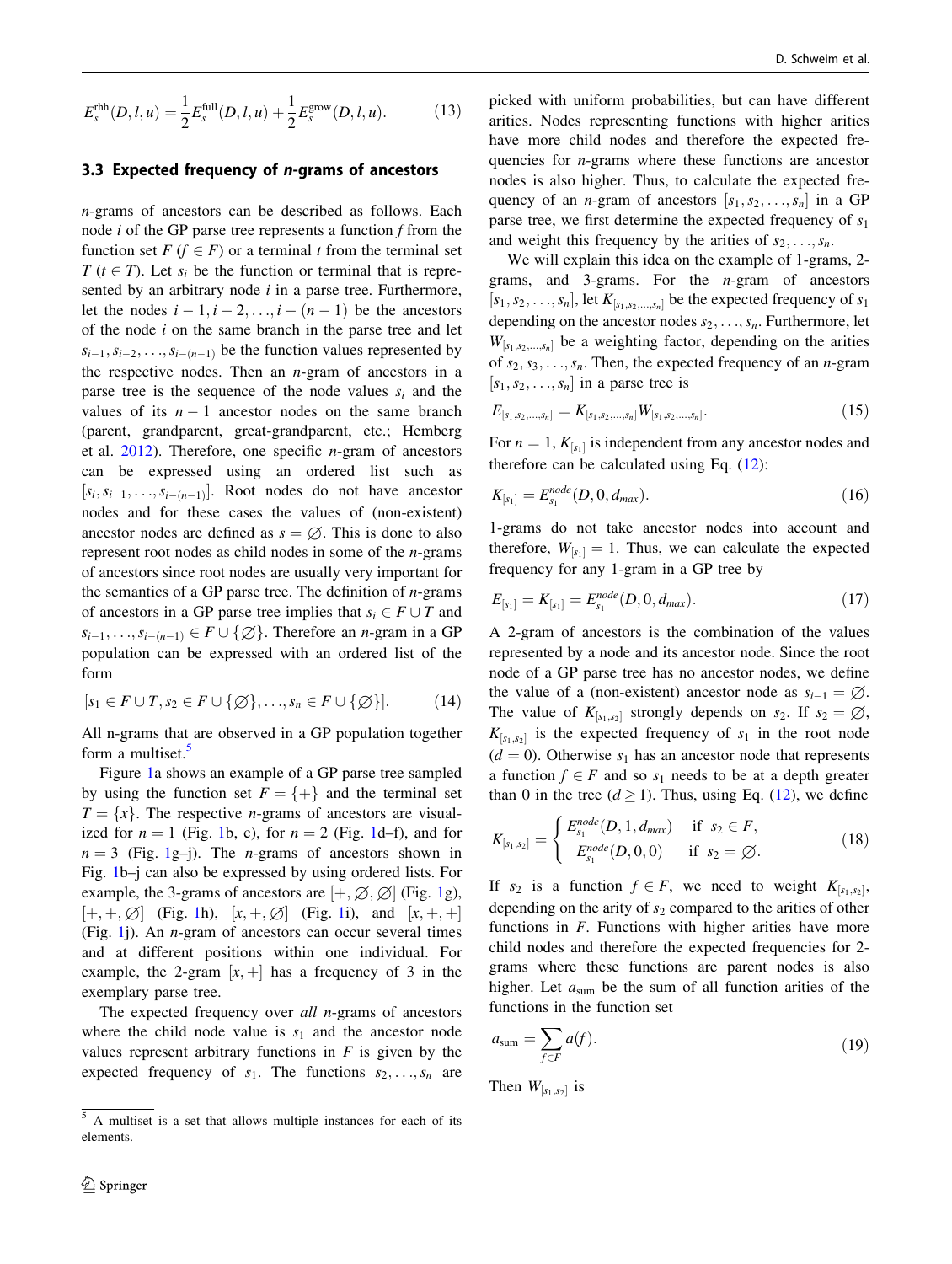<span id="page-6-0"></span>

Fig. 1 Exemplary GP parse tree (a) with the corresponding n-grams of ancestors for  $n = 1$  (b, c),  $n = 2$  (d–f), and  $n = 3$  (g–j)

$$
W_{[s_1, s_2]} = \begin{cases} \frac{a(s_2)}{a_{\text{sum}}} & \text{if } s_2 \in F, \\ 1 & \text{if } s_2 = \emptyset. \end{cases}
$$
 (20)

For the frequencies of 3-grams of ancestors we use

$$
K_{[s_1,s_2,s_3]} = \begin{cases} E_{s_1}^{node}(D,2,d_{max}) & \text{if } s_2, s_3 \in F, \\ E_{s_1}^{node}(D,1,1) & \text{if } s_2 \in F, s_3 = \emptyset, \\ E_{s_1}^{node}(D,0,0) & \text{if } s_2 = \emptyset, s_3 = \emptyset, \end{cases}
$$
 (21)

and

$$
W_{[s_1, s_2, s_3]} = \begin{cases} \frac{a(s_2)a(s_3)}{a_{\text{sum}}} & \text{if } s_2, s_3 \in F, \\ \frac{a(s_2)}{a_{\text{sum}}} & \text{if } s_2 \in F, s_3 = \emptyset, \\ 1 & \text{if } s_2 = \emptyset, s_3 = \emptyset. \end{cases}
$$
(22)

Expected frequencies of *n*-grams of ancestors with  $n > 3$ can be calculated analogously.

# 4 Estimating sampling error of n-grams of ancestors in GP populations

The Cochran formula is a standard method in statistics to estimate a minimum sample size  $N$  for a large statistical population. The Cochran formula needs an estimate of the relative frequency  $p$  of the property that is evaluated (e.g., the relative frequency of an  $n$ -gram of ancestors; Cochran [1977\)](#page-12-0). In general, it is a problem to estimate  $p$ . In our case, we already know the expected relative frequency of  $n$ grams of ancestors (see Sect. [3](#page-3-0)). However, we need to assume that  $p$  is normally distributed (Cochran [1977\)](#page-12-0).

Furthermore, we need to choose an acceptable confidence level. For this, the Cochran formula uses z-scores of a normal distribution. For example, if a confidence level of 95% is chosen, the corresponding z-score is 1.96.

Last, we define a desired margin  $r$  of the relative statistical error e, so that  $e \leq r$ , where e is the absolute difference between the expected frequency  $p$  and the measured frequency  $p'$  relative to  $p$ 

$$
e = \frac{|p'-p|}{p}.\tag{23}
$$

The Cochran formula (Cochran [1977\)](#page-12-0) is

$$
N = \frac{z^2(1-p)}{r^2p},
$$
\n(24)

where  $p$  is the expected frequency,  $r$  is a margin of the relative error, and the confidence level is determined by a z-score.

Thus, if we take a sample of size  $N$ , the value of  $p$  will be in the interval

$$
[p(1-r), p(1+r)] \tag{25}
$$

with a probability equal to the confidence level. For example, we decide to use a confidence level of 95%  $(z = 1.96)$  and it is known that  $p = 7\%$  of a statistical population have the respective property; the desired level of precision is  $r = 10\%$ . Then, using Eq. (24), we estimate  $N = 5103.84$ . As a result, if we take a random sample of size  $N$ , with a probability of 0.95 we measure  $p$  with  $0.063 \le p \le 0.077$  ( $P(0.063 \le p \le 0.077) = 0.95$ ).

The decision for a confidence level and a relative error is, to some extent, arbitrary (Cochran [1977](#page-12-0)). Values widely used in the literature and also recommended by Cochran [\(1977](#page-12-0)) are a confidence level of at least 95% ( $z \ge 1.96$ ) and a relative error of not more than 5%. Estimated sample sizes calculated by using these values have a high precision and a high confidence. Given the expected frequency of an  $n$ -gram (Sect. [3.3](#page-5-0)) as the value for  $p$ , we can estimate the size of a GP population.

So far, we are only able to estimate the necessary GP population size for one n-gram. However, in a GP population, we typically expect a large number of different ngrams. Therefore, we have more than one statistical item, for which we need to estimate a proper sample size. For such a case, Cochran recommends to first identify the most important items and afterwards estimate the sample size separately for each of these items. Then, Cochran's pragmatic recommendation is to simply select the largest estimate for a sample size of any of the items (Cochran [1977](#page-12-0)).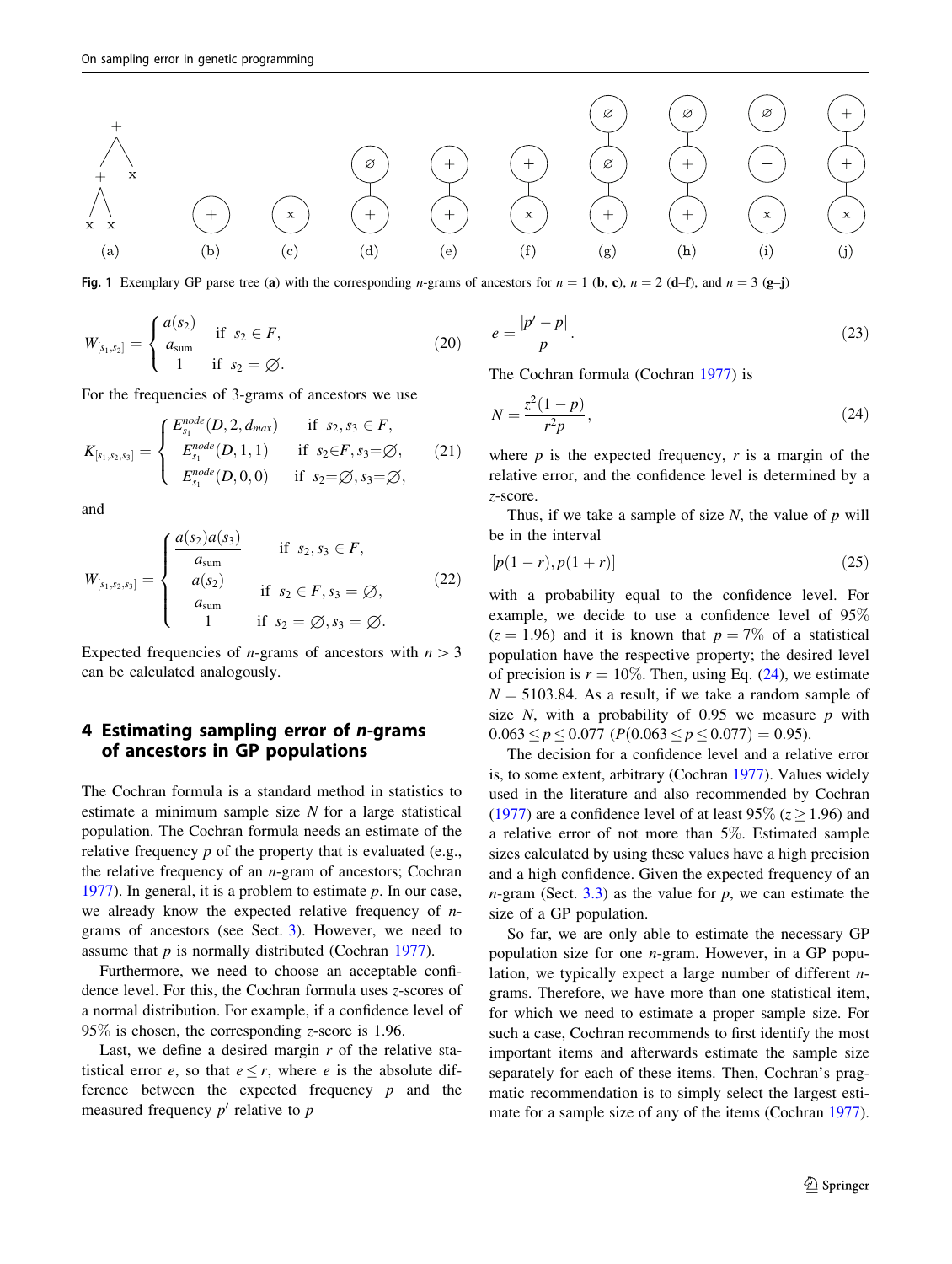### <span id="page-7-0"></span>5 Experiments

We empirically validate our model of expected  $n$ -gram frequencies and the model of the estimated sampling error in a GP population. Furthermore, we recommend population sizes for some widely used benchmark problem instances.

#### 5.1 Frequencies of n-grams of ancestors

First, we validated the model of the expected frequencies of n-grams of ancestors in GP parse trees. We initialized five different large GP populations, each with a size of 100,000,000 individuals, measured the resulting frequencies for all n-grams of ancestors, and compared them with the expected frequencies calculated with our model.

The GP populations were initialized with ramped-halfand-half because it includes both, trees initialized with full and grow. The minimum tree depth was set to different values  $(d_{\text{min}} \in \{0, 1, 2, 3, 4\})$  for each of the five populations to take into account different scenarios. The set of allowed maximum tree depths used is  $D = \{d_{\text{max}} \in \mathbb{N}_0 | d_{\text{min}} \leq d_{\text{max}} \leq 4\}.$  We used three different terminals and four different functions to be able to create a large variety of different trees. The function set included two functions with an arity of one, a binary function, and a ternary function. Since we do not evolve the initial population, it is not necessary to define a fitness function, variation operators, or a selection method.

We measured the error for *n*-gram frequencies with  $n \in$  $\{1, 2, 3\}$  in each of the five GP populations. The results are presented in Table 1. The table shows the mean and maximum relative error by  $d_{\min}$  and n. The mean relative error is the mean over the relative errors for each  $n$ -gram frequency, measured separately for each value of  $n$  in the respective populations. Analogously, the maximum relative error was measured.

The values shown in Table 1 indicate that both, the mean and maximum relative error, are very small in all settings as expected. The error is larger for larger values of n. This is expected, since the population size is constant in all experiments, but there are much more different 3-grams than there are 1-grams. We used Pearson's chi-squared test to investigate the null hypothesis that the expected and measured frequencies of n-grams of ancestors are statistically *different* in their distributions. The *p*-values are very high ( $p \gg 0.05$ ), strongly indicating that the expected and measured n-gram frequencies are not statistically different in their distributions. Therefore, our model is able to reliably estimate the expected frequencies for  $n$ -grams of ancestors in large GP populations.

**Table 1** Mean and maximum relative error for different values of  $d_{\text{min}}$ and  $n$ ; high  $p$ -values indicate that expected and measured  $n$ -gram frequencies are of the same statistical distribution

| $d_{\min}$   | $\boldsymbol{n}$ | Mean relative error  | Maximum relative error | $p$ value |
|--------------|------------------|----------------------|------------------------|-----------|
| $\mathbf{0}$ | 1                | $6.0 \times 10^{-5}$ | $1.1 \times 10^{-4}$   | 0.9599    |
| 1            | 1                | $4.0 \times 10^{-5}$ | $9.0 \times 10^{-5}$   | 0.9087    |
| 2            | 1                | $4.0 \times 10^{-5}$ | $7.0 \times 10^{-5}$   | 0.9051    |
| 3            | $\mathbf{1}$     | $4.0 \times 10^{-5}$ | $7.0 \times 10^{-5}$   | 0.9594    |
| 4            | 1                | $6.0 \times 10^{-5}$ | $1.0 \times 10^{-4}$   | 0.8329    |
| $\mathbf{0}$ | 2                | $1.2 \times 10^{-4}$ | $5.0 \times 10^{-4}$   | 0.9999    |
| 1            | 2                | $1.0 \times 10^{-4}$ | $3.0 \times 10^{-4}$   | 0.9984    |
| 2            | 2                | $1.3 \times 10^{-4}$ | $5.0 \times 10^{-4}$   | 0.8941    |
| 3            | 2                | $1.5 \times 10^{-4}$ | $5.2 \times 10^{-4}$   | 0.9542    |
| 4            | 2                | $2.3 \times 10^{-4}$ | $7.6 \times 10^{-4}$   | 0.998     |
| $\mathbf{0}$ | 3                | $2.4 \times 10^{-4}$ | $1.4 \times 10^{-3}$   | 1         |
| 1            | 3                | $2.5 \times 10^{-4}$ | $1.4 \times 10^{-3}$   | 1         |
| 2            | 3                | $3.4 \times 10^{-4}$ | $1.4 \times 10^{-3}$   | 0.9844    |
| 3            | 3                | $4.5 \times 10^{-4}$ | $2.6 \times 10^{-3}$   | 0.9996    |
| 4            | 3                | $5.4 \times 10^{-4}$ | $2.3 \times 10^{-3}$   | 1         |

#### 5.2 Sampling error

We estimate the GP population size for ramped half-andhalf with  $d_{min} = 2$ ,  $D = \{2, 3, 4, 5, 6\}$ , desired margins of sampling error  $r \in \{0.01, 0.05, 0.1\}$ , and a confidence level of 95% ( $z = 1.96$ ) based on the expected frequencies of 1-grams, 2-grams, and 3-grams, respectively. We used the same function and terminal sets as in the first experiment (three different terminals as well as two unary, one binary, and a ternary function).

We calculated the expected  $n$ -gram frequencies of all  $n$ grams and used these to estimate the respective expected population sizes. Note that we estimate the GP population size on the expected frequency of an  $n$ -gram per node (not per parse tree) using Eq. [\(12](#page-4-0)). The result is an estimate of the number of nodes. Since we want to obtain an estimate of the population size, we divide the estimate number of nodes by the expected tree size (which is the expected number of nodes in one tree). From the resulting list of estimated population sizes, we get three different values that take the most important  $n$ -grams into account with different degrees:

- The minimum estimated population size which corresponds to the estimate based on the highest expected frequency of all  $n$ -grams ( $max$ ),
- the mean of the five lowest estimated population sizes which is based on the five most frequent  $n$ -grams (top 5),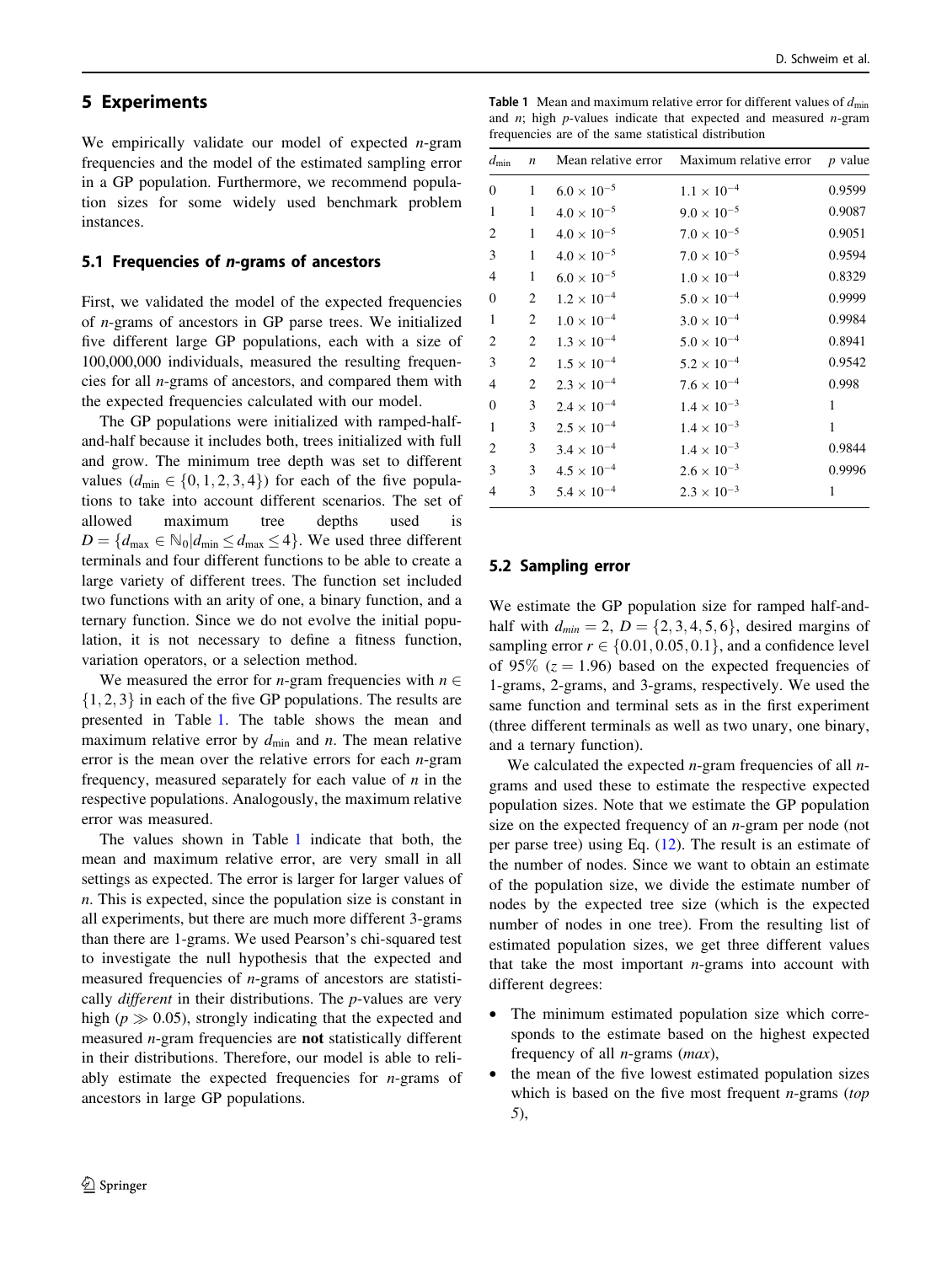and the median over the population size estimates (median).

Overall, we estimated 27 different population sizes using the above settings. The used settings and the resulting population size estimates are presented in Table 2. We can see that the estimated population sizes for larger values of  $n$  are much higher compared to smaller values of  $n$  (with otherwise unchanged variables). This is expected since the number of n-grams grows exponentially and thus, the expected frequencies of these  $n$ -grams is lower, which then leads to higher estimated population sizes. The desired margin of error also has a high influence on the population size estimates: high values of  $r$  lead to lower population size estimates and vice versa.

Table 2 Estimated GP population sizes for 1-grams, 2-grams, and 3 grams with different margins of error  $r \in \{0.01, 0.05, 0.1\}$ 

| $\boldsymbol{n}$ | Method | r    | Estimated population<br>size |
|------------------|--------|------|------------------------------|
| $\mathbf{1}$     | Max    | 0.1  | 107                          |
| 1                | Max    | 0.05 | 428                          |
| $\mathbf{1}$     | Max    | 0.01 | 10,691                       |
| 1                | Top 5  | 0.1  | 114                          |
| 1                | Top 5  | 0.05 | 453                          |
| 1                | Top 5  | 0.01 | 11,311                       |
| 1                | Median | 0.1  | 123                          |
| 1                | Median | 0.05 | 490                          |
| 1                | Median | 0.01 | 12,241                       |
| 2                | Max    | 0.1  | 276                          |
| $\overline{c}$   | Max    | 0.05 | 1101                         |
| $\overline{c}$   | Max    | 0.01 | 27,508                       |
| $\overline{c}$   | Top 5  | 0.1  | 303                          |
| $\overline{c}$   | Top 5  | 0.05 | 1212                         |
| $\overline{c}$   | Top 5  | 0.01 | 30,297                       |
| $\overline{c}$   | Median | 0.1  | 864                          |
| $\overline{c}$   | Median | 0.05 | 3455                         |
| $\overline{c}$   | Median | 0.01 | 86,368                       |
| 3                | Max    | 0.1  | 668                          |
| 3                | Max    | 0.05 | 2670                         |
| 3                | Max    | 0.01 | 66,748                       |
| 3                | Top 5  | 0.1  | 805                          |
| 3                | Top 5  | 0.05 | 3220                         |
| 3                | Top 5  | 0.01 | 80,482                       |
| 3                | Median | 0.1  | 3080                         |
| 3                | Median | 0.05 | 12,318                       |
| 3                | Median | 0.01 | 307,940                      |

If we take only the most important  $n$ -gram frequencies into account (settings max and top 5), the estimated population sizes are lower compared to the setting median. This is because in *median* many *n*-grams with low frequencies are taken into account, resulting in large population size estimates. The difference between the settings can be large, e.g., in the case of 3-grams where the population size estimates with median are about 5 times as high as with max.

Next, we empirically analyzed the resulting error using the estimated population sizes from Table 2. For each estimate, we initialized 100 GP populations with the respective population size and measured the resulting relative sampling error by comparing the measured with the expected n-gram frequencies. In total, we initialized 2700 GP populations. The results are presented in Fig. 2.

Each of the 27 box plots visualizes the relative sampling errors that were measured in 100 GP populations. In Fig. 2, we differentiate between  $n$ -grams (columns), margin of error  $r$  (rows), and the number of  $n$ -gram frequencies taken into account when estimating the population size (each horizontal axis). The vertical axes show the corresponding



max, top 5, and median indicate how many n-grams are taken into account in the population size estimate. Furthermore, we use  $z = 1.96$ , ramped half-and-half,  $d_{\text{min}} = 2$ , and  $D = \{2, 3, 4, 5, 6\}$ 

Fig. 2 Relative sampling error measured for 1-grams, 2-grams, and 3 grams with different margins of error ( $r \in \{0.01, 0.05, 0.1\}$ ) indicated by a red horizontal line. max, top 5, and median indicate how many  $n$ grams are taken into account in the population size estimate. Furthermore, we use  $z = 1.96$ , ramped half-and-half,  $d_{\text{min}} = 2$ , and  $D = \{2, 3, 4, 5, 6\}$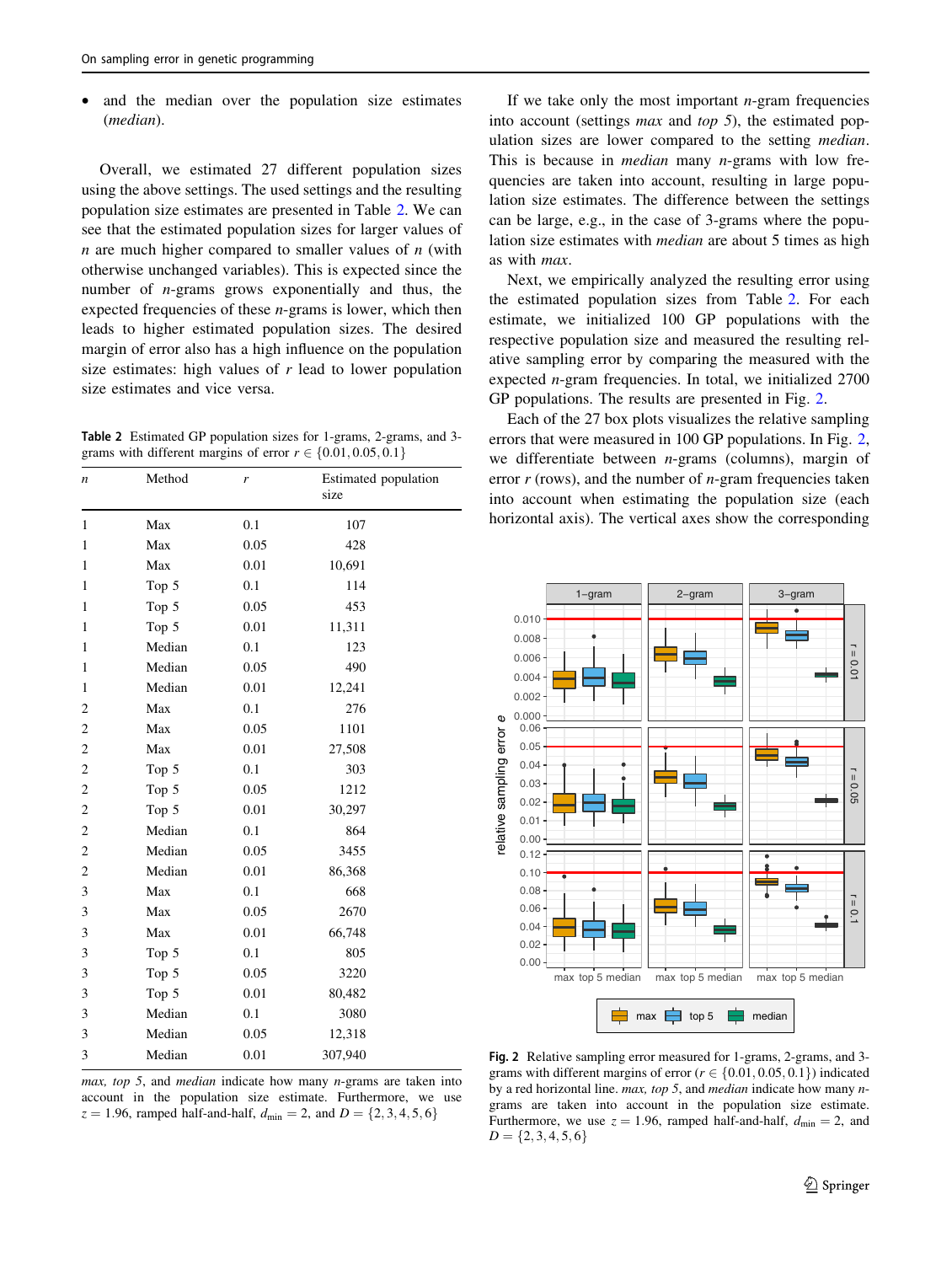values of sampling error. The desired margin of error is also depicted by a red line in each plot.

As expected, we can see that the majority of values is below the margin of error. Interestingly, this is also the case if we only take into account the most important  $n$ grams (settings max and top 5). For both of these cases, the estimated and measured sampling error are close to each other. When we estimate the GP population size using the median, we take more  $n$ -grams with a lower frequency into account. Therefore, we overestimate the GP population size. This leads to a sampling error that is well below the margin of error. In other words, it is only necessary to take into account the most important  $n$ -gram frequencies, which is in line with Cochran's general recommendation (Cochran [1977\)](#page-12-0).

Our results show that the Cochran formula together with the results of the model of expected  $n$ -gram frequencies reliably estimate the GP population size for a desired margin of error.

#### 5.3 Variance of fitness values

We analyze the variance of fitness values in generation 0 for different population sizes of  $N \in$  $\{10, 20, \ldots, 100, 200, \ldots, 1000, 2000, \ldots\}$ 

 $10,000, 15,000, \ldots, 30,000$  for four benchmark problem instances (McDermott et al. [2012\)](#page-12-0)—6-Multiplexer, 11- Multiplexer, Koza-1, and Pagie-1. These four problem instances were chosen because their primitive sets are widely known in the community and interesting differences between the four primitive sets exist (e.g., different number of functions, different arities of the functions, different number of terminals). We use ramped half-and-half with  $d_{\text{min}} = 2$  and  $D = \{2, 3, 4, 5, 6\}$ . The results are presented in Figs. 3 and [4.](#page-10-0) For the 6-Multiplexer (Fig. 3a) and the 11-Multiplexer (Fig. 3b) we plot the median, 25-, and 75-quartile of the mean fitness in generation 0 over population sizes. Since there are infinite fitness values in the symbolic regression problem instances, we plot the median, 25-, and 75-quartile of the median fitness for Koza-1 (Fig. [4](#page-10-0)a) and Pagie-1 (Fig. [4](#page-10-0)b). The x-axes are logscaled for better visibility of the results of small population sizes. We can see that the variance of mean and median fitness values is very high with small population sizes and asymptotically gets lower with higher population sizes.

To further analyze the variance of fitness values over population sizes, we plot the quartile coefficient of dispersion (QCD) (Figs. [5,](#page-10-0) [6\)](#page-10-0). The QCD is calculated using the first  $(Q_1)$  and third  $(Q_3)$  quartiles of the data set:

$$
QCD = \frac{Q_3 - Q_1}{Q_3 + Q_1}.
$$
\n(26)

High values of the QCD indicate that the data has large variance. Similar to the results in Figs. 3 and [4,](#page-10-0) we calculate the QCD of the mean fitness (Fig.[5\)](#page-10-0) and median fitness (Fig. [6\)](#page-10-0). For comparison, we plot the estimated sampling error calculated by using the five highest expected frequencies of 1-, 2-, and 3-grams for each of the population sizes. To estimate the error we use the Cochran formula (Eq. [24](#page-6-0)) and transform it to

$$
r = \sqrt{\frac{z^2(1-p)}{Np}}.\tag{27}
$$

For a better comparison, we chose the scales in such a way that the QCD starts at about the same point as the estimated sampling error using expected 2-gram frequencies. In Figs. [5](#page-10-0) and [6](#page-10-0) we can see that the decrease of the QCD is analogous to the decrease of the estimated sampling error. Using Pearson's correlation coefficient, we measure the correlation between estimated sampling errors and QCD for estimates with 1-, 2-, and 3-grams on all four problem instances. The correlation coefficients are between 0.992 and 0.999, indicating a strong correlation. This means that the estimated sampling error calculated with expected



Fig. 3 Median, 25-, and 75-quartile of the mean fitness in generation 0 over population sizes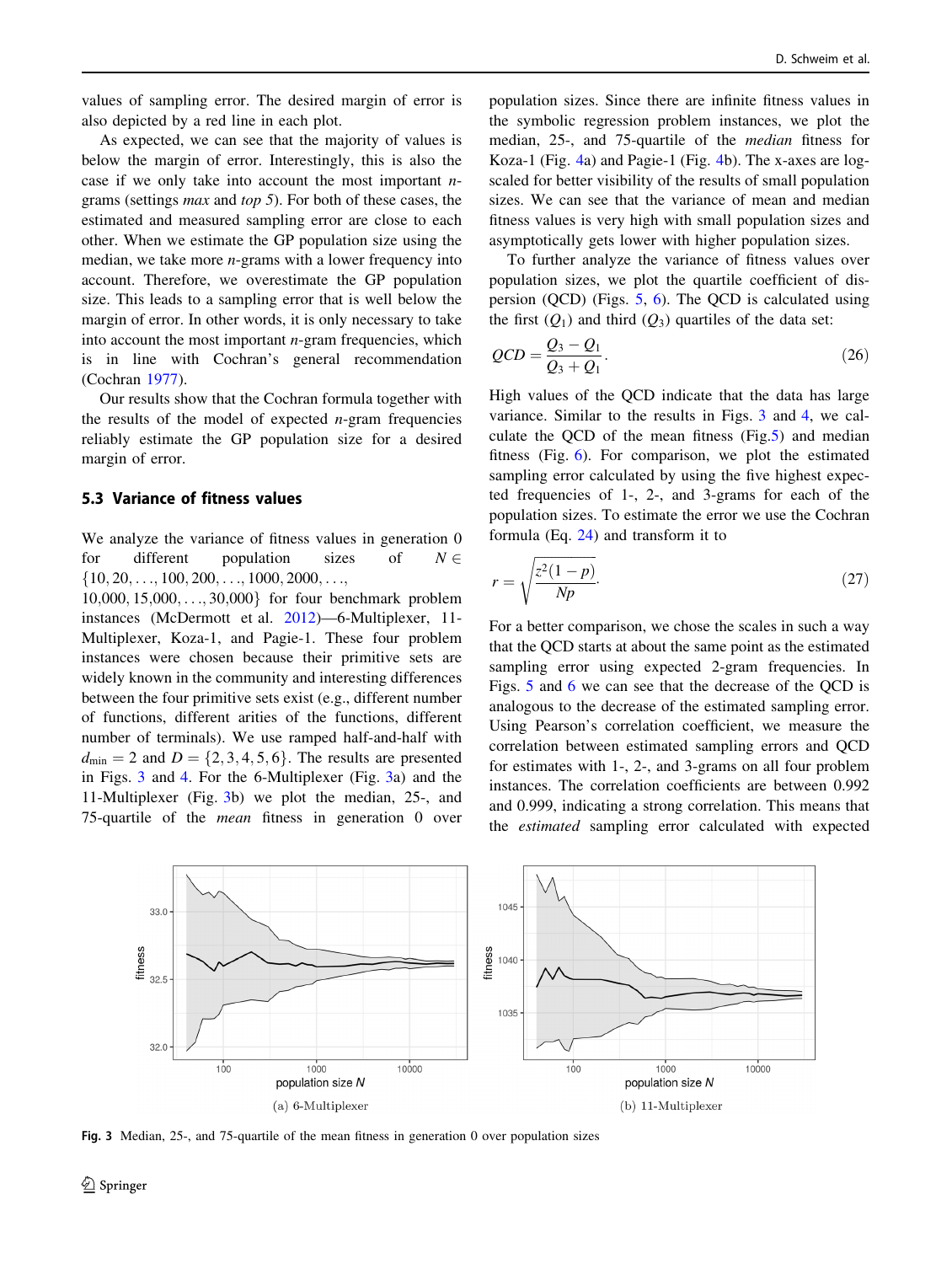<span id="page-10-0"></span>

Fig. 4 Median, 25-, and 75-quartile of the median fitness in generation 0 over population sizes



Fig. 5 QCD of the mean fitness in generation 0 and estimated error of 1-, 2-, and 3-grams over population sizes



Fig. 6 QCD of the median fitness in generation 0 and estimated error of 1-, 2-, and 3-grams over population sizes

frequencies of n-grams is a good proxy for the empirical variance of fitness values in our experiments. Thus, the variance of mean/median fitness values is a proper indicator of sampling error.

### 5.4 Estimated GP population sizes for common benchmark problem instances

We use our models to recommend reasonable population sizes for eight widely used benchmark problem instances (McDermott et al. [2012\)](#page-12-0). In general, we used the function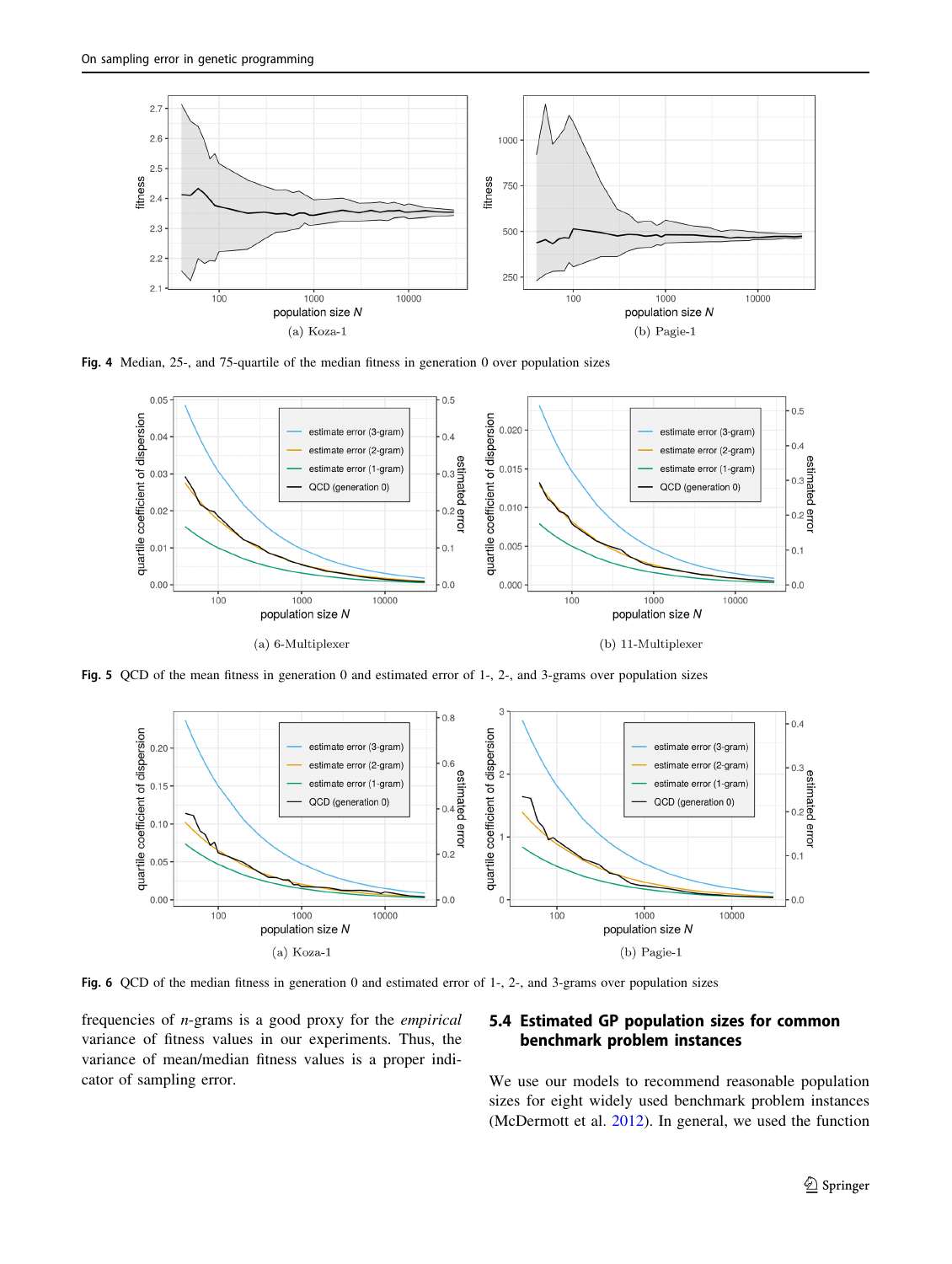and terminal sets proposed by the authors of the benchmarks. However, in our analysis we ignored ephemeral random constants, e.g., used in (Pagie and Hogeweg [1997](#page-12-0)). Furthermore, in the model of expected frequencies, we used  $d_{\min} = 2$  and  $D = \{2, 3, 4, 5, 6\}$ . In the sampling error model, we used  $r = 0.05$ ,  $z = 1.96$  (confidence level of 95%), and the estimates are based on the five highest expected 2- and 3-gram frequencies (top 5).

The results are presented in Table 3. The estimated population sizes using expected 2-gram frequencies are between 337 and 3440. Using expected 3-gram frequencies, the estimated population sizes are between 839 and 12,180.

Practitioners are usually faced with strict CPU time constraints. As a result, there is a trade-off between either choosing a larger population size or running the search for more generations. The population sizes indicated by our model help to make an informed decision of the population size. Increasing the population size beyond the indicated size would not help much. Instead, it would be better to increase the number of generations.

# 6 Conclusions

We developed a model of the expected frequencies of  $n$ grams of ancestors in GP. We used the model of expected n-gram frequencies and Cochrans formula to determine a minimum size of an initial GP population, given a desired degree of sampling error and a confidence level. Then, we used our models to estimate initial GP population sizes for common benchmark problems, giving a recommendation to avoid sampling error. Furthermore, we find that the estimated sampling error calculated with expected frequencies of n-grams is a good proxy for the empirical variance of fitness values in our experiments. Last, we find for selected benchmark problems that the initial population sizes should be between 800 and 12,200, depending on the problem instance to reduce the amount of sampling error below 5%.

Our results show that GP and variants like EDA-GP benefit from high population sizes to avoid problems with sampling error. However, our model does not consider that—in addition to BBs being present—these BBs have an effect on the fitness (i.e., by definition introns do not influence fitness; Sastry et al. [2003\)](#page-13-0).

Furthermore, our analysis focuses on subtree frequencies, where subtrees are represented by  $n$ -grams of ancestors. Other forms of n-grams could be interesting as well, e.g., n-grams that use sibling nodes (Hemberg et al. [2012](#page-12-0)). Also, it could be relevant to analyze other population statistics to evaluate whether our initial population is sufficiently representative (i.e., has a low sampling error). Examples are the distribution of tree depths or the distribution of tree shapes.

Of course, GP search is not only influenced by the initial population but also by other factors. Therefore, exploring a combination of our initialization model and an adaptive population size approach, e.g., the one presented by Hu and Banzhaf [\(2009](#page-12-0)), is promising.

We cannot guarantee a certain solution quality with our model as competing BBs or expressions are not considered. Thus, future studies need to extend our models, taking variation and selection into account (temporal models).

Table 3 Estimated GP population sizes for common benchmark problem instances ( $r = 0.05$ ,  $z = 1.96$ , ramped half-and-half, estimates are based on the five highest expected 2- and 3-gram frequencies)

| Benchmark name                         | Number of functions                | Number of<br>terminals | Estimated population size<br>$(n = 2)$ | Estimated population size<br>$(n = 3)$ |
|----------------------------------------|------------------------------------|------------------------|----------------------------------------|----------------------------------------|
| Koza-1 (Koza 1992)                     | 4 unary, 4 binary                  | 1                      | 1911                                   | 9980                                   |
| Nguyen-1-Nguyen-10 (Uy et al.<br>2011) | 4 unary, 4 binary                  | 2                      | 3440                                   | 12,180                                 |
| Pagie-1 (Pagie and Hogeweg)<br>1997)   | 4 binary                           | 2                      | 636                                    | 2672                                   |
| Keijzer-1-Keijzer-15 (Keijzer<br>2003) | 3 unary, 2 binary                  | 2                      | 3129                                   | 7536                                   |
| 6-Multiplexer (Koza 1992)              | 1 unary, 2 binary, 1<br>ternary    | 6                      | 1219                                   | 3771                                   |
| 11-Multiplexer (Koza 1992)             | 1 unary, 2 binary, 1<br>ternary    | 11                     | 1327                                   | 4289                                   |
| Intertwined Spirals (Koza 1992)        | 1 unary, 4 binary, 1<br>quaternary | 2                      | 527                                    | 1779                                   |
| Artificial Ant (Koza 1992)             | 2 binary, 1 ternary                | 3                      | 337                                    | 839                                    |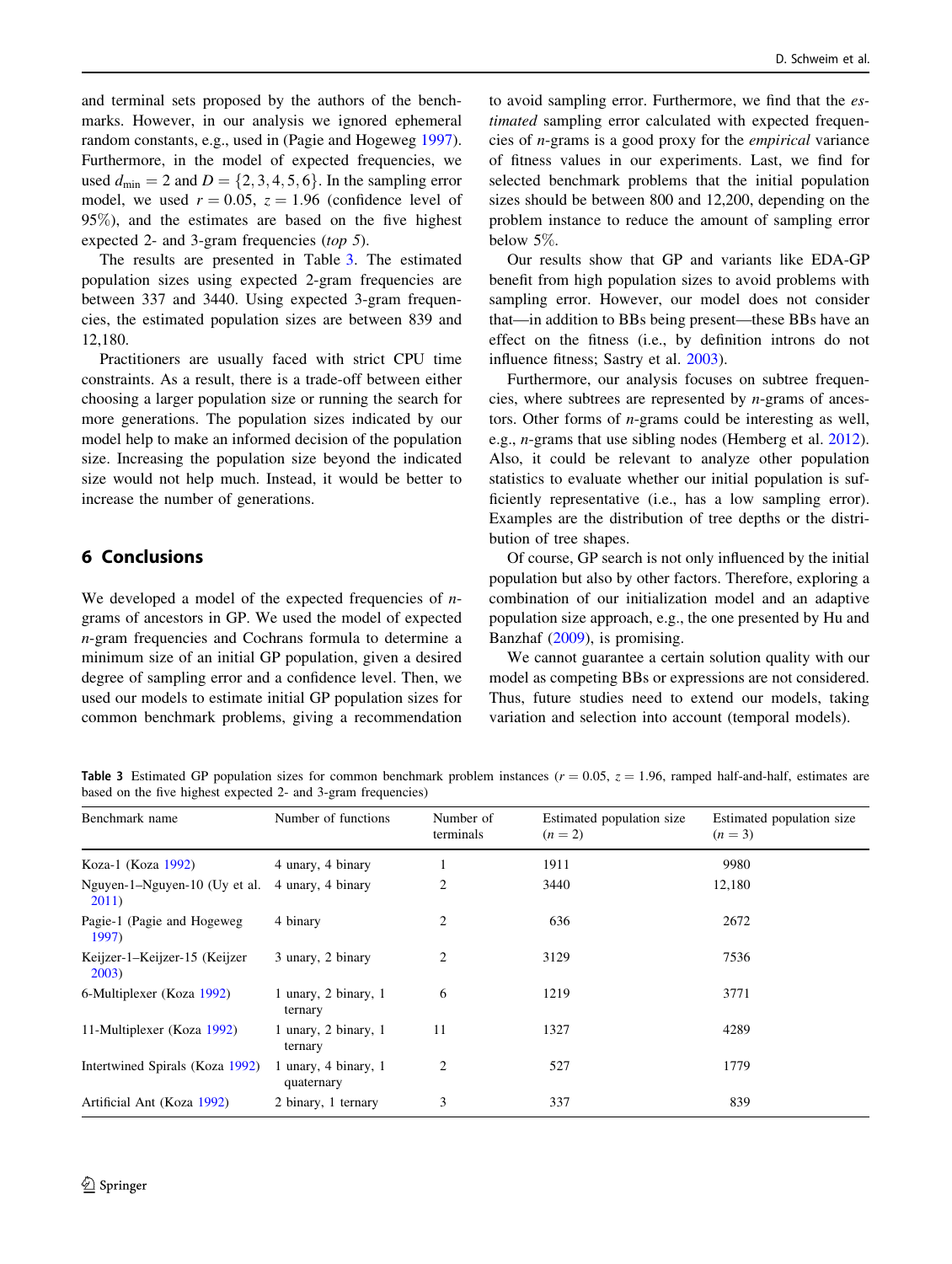<span id="page-12-0"></span>Acknowledgements Parts of this research were conducted using the supercomputer Mogon offered by Johannes Gutenberg University Mainz [\(https://hpc.uni-mainz.de\)](https://hpc.uni-mainz.de). The authors gratefully acknowledge the computing time granted on Mogon. Also, we thank the anonymous reviewers whose suggestions helped us to improve and clarify this manuscript.

Funding Open Access funding enabled and organized by Projekt DEAL.

Open Access This article is licensed under a Creative Commons Attribution 4.0 International License, which permits use, sharing, adaptation, distribution and reproduction in any medium or format, as long as you give appropriate credit to the original author(s) and the source, provide a link to the Creative Commons licence, and indicate if changes were made. The images or other third party material in this article are included in the article's Creative Commons licence, unless indicated otherwise in a credit line to the material. If material is not included in the article's Creative Commons licence and your intended use is not permitted by statutory regulation or exceeds the permitted use, you will need to obtain permission directly from the copyright holder. To view a copy of this licence, visit [http://creativecommons.](http://creativecommons.org/licenses/by/4.0/) [org/licenses/by/4.0/.](http://creativecommons.org/licenses/by/4.0/)

## References

- Burlacu B, Kommenda M, Affenzeller M (2015) Building blocks identification based on subtree sample counts for genetic programming. In: Proceedings of the 2015 Asia-Pacific conference on computer aided system engineering, IEEE Computer Society, APCASE '15, pp 152–157
- Burlacu B, Affenzeller M, Kommenda M, Kronberger G, Winkler S (2018a) Analysis of schema frequencies in genetic programming. In: Moreno-Díaz R, Pichler F, Quesada-Arencibia A (eds) Computer aided systems theory—EUROCAST 2017. Springer, Cham, pp 432–438
- Burlacu B, Affenzeller M, Kommenda M, Kronberger G, Winkler S (2018b) Schema analysis in tree-based genetic programming. In: Banzhaf W, Olson RS, Tozier W, Riolo R (eds) Genetic programming theory and practice XV. Springer, Cham, pp 17–37
- Cochran WG (1977) Sampling techniques, 3rd edn. Wiley, New York De Jong KA (1975) An analysis of the behavior of a class of genetic adaptive systems. Doctoral dissertation, University of Michigan, Ann Arbor, MI
- Fortin FA, De Rainville FM, Gardner MA, Parizeau M, Gagné C (2012) DEAP: evolutionary algorithms made easy. J Mach Learn Res 13:2171–2175
- Goldberg DE (1989a) Genetic algorithms in search, optimization, and machine learning. Addison-Wesley Publishing Company Inc, Boston
- Goldberg DE (1989b) Sizing populations for serial and parallel genetic algorithms. In: Schaffer J (ed) Proceedings of the 3rd international conference on genetic algorithms. Morgan Kaufmann Publishers Inc., San Francisco, pp 70–79
- Goldberg DE (2002) The design of innovation: lessons from and for competent genetic algorithms, genetic algorithms and evolutionary computation, vol 7. Springer, Boston. [https://doi.org/10.](https://doi.org/10.1007/978-1-4757-3643-4) [1007/978-1-4757-3643-4](https://doi.org/10.1007/978-1-4757-3643-4)
- Goldberg DE, Rudnick M (1991) Genetic algorithms and the variance of fitness. Complex Syst 5(3):265–278
- Goldberg DE, Segrest P (1987) Finite Markov chain analysis of genetic algorithms. In: Proceedings of the second international conference on genetic algorithms and their application.

L. Erlbaum Associates Inc., Hillsdale, pp 1–8. [http://dl.acm.](http://dl.acm.org/citation.cfm?id=42512.42513) [org/citation.cfm?id=42512.42513](http://dl.acm.org/citation.cfm?id=42512.42513)

- Goldberg DE, Deb K, Clark JH (1992) Genetic algorithms, noise, and the sizing of populations. Complex Syst 6(4):333–362
- Goldberg DE, Sastry K, Latoza T (2001) On the supply of building blocks. In: Spector L, Goodman ED, Wu A, Langdon WB, Voigt HM, Gen M, Sen S, Dorigo M, Pezeshk S, Garzon MH, Burke E (eds) Proceedings of the genetic and evolutionary computation conference 2001. Morgan Kaufmann Publishers, San Francisco, pp 336–342
- Harik G, Cantú-Paz E, Goldberg DE, Miller BL (1999) The Gambler's ruin problem, genetic algorithms, and the sizing of populations. Evol Comput 7(3):231–253
- Hemberg E, Veeramachaneni K, McDermott J, Berzan C, O'Reilly UM (2012) An investigation of local patterns for estimation of distribution genetic programming. In: Proceedings of the 14th annual conference on genetic and evolutionary computation (GECCO '12). ACM, New York, pp 767–774
- Holland JH (1973) Genetic algorithms and the optimal allocation of trials. SIAM J Comput 2(2):88–105
- Holland JH (1975) Adaptation in natural and artificial systems. University of Michigan Press, Ann Arbor
- Hu T, Banzhaf W (2009) The role of population size in rate of evolution in genetic programming. In: Vanneschi L, Gustafson S, Moraglio A, De Falco I, Ebner M (eds) Proceedings of the 12th European conference on genetic programming (EuroGP 2009), LNCS, vol 5481. Springer, Berlin, pp 85–96
- Keijzer M (2003) Improving symbolic regression with interval arithmetic and linear scaling. In: European conference on genetic programming. Springer, Berlin, pp 70–82
- Kim K, Shan Y, Nguyen XH, McKay RIB (2014) Probabilistic model building in genetic programming: a critical review. Genet Program Evol Mach 15(2):115–167
- Koza JR (1992) Genetic programming: on the programming of computers by means of natural selection. MIT Press, Cambridge
- Lee CF, Lee JC, Lee AC (2013) Statistics for business and financial economics, 3rd edn. Springer, New York
- Luke S (2000) Two fast tree-creation algorithms for genetic programming. IEEE Trans Evol Comput 4(3):274–283
- McDermott J, White D, Luke S, Manzoni L, Castelli M, Vanneschi L, Jas´kowski W, Krawiec K, Harper R, De Jong K, O'Reilly UM (2012) Genetic programming needs better benchmarks. In: GECCO'12—proceedings of the 14th international conference on genetic and evolutionary computation, pp 791–798
- O'Reilly UM, Oppacher F (1994) The troubling aspects of a building block hypothesis for genetic programming. In: Whitley LD (ed) Foundations of genetic algorithms, vol 3. Morgan Kaufmann, Estes Park, pp 73–88
- Pagie L, Hogeweg P (1997) Evolutionary consequences of coevolving targets. Evol Comput 5(4):401–418
- Poli R (2001) Exact schema theory for genetic programming and variable-length genetic algorithms with one-point crossover. Genet Program Evol Mach 2(2):123–163
- Poli R, Langdon WB (1998) Schema theory for genetic programming with one-point crossover and point mutation. Evol Comput 6(3):231–252
- Poli R, McPhee NF (2003) General schema theory for genetic programming with subtree-swapping crossover: part II. Evol Comput 11(2):169–206
- Poli R, Langdon WB, McPhee NF (2008) A field guide to genetic programming. Lulu Enterprises, [http://www.gp-field-guide.org.](http://www.gp-field-guide.org.uk) [uk](http://www.gp-field-guide.org.uk)
- Reeves CR (1993) Using genetic algorithms with small populations. In: Proceedings of the 5th international conference on genetic algorithms. Morgan Kaufmann Publishers Inc., San Francisco, pp 92–99